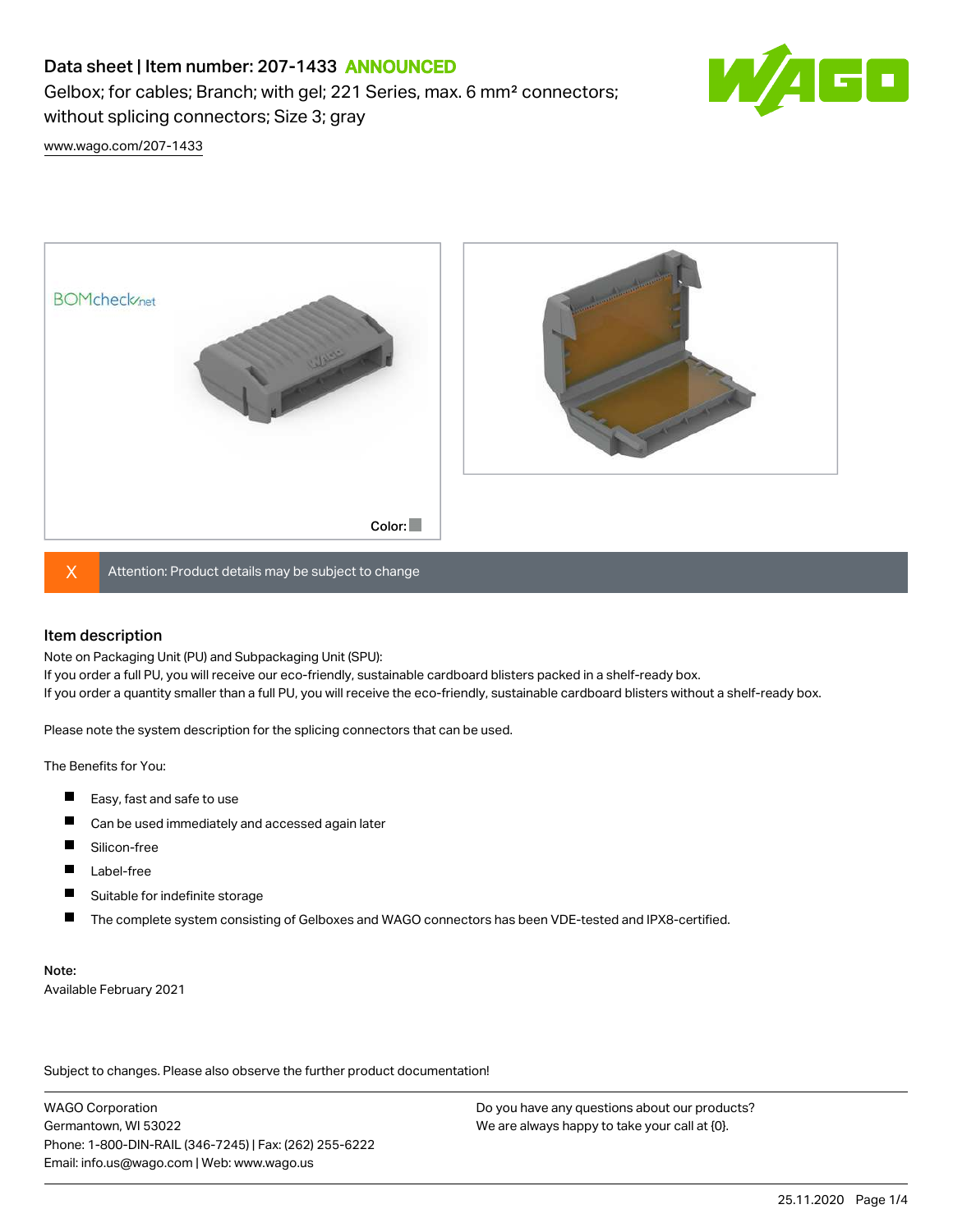[www.wago.com/207-1433](http://www.wago.com/207-1433)



## Data Connection data

| Actuation type | Verrastung               |
|----------------|--------------------------|
| $ -$           | . 5. . 5. 5. . 5. . 5. . |
|                |                          |

## Physical data

| Width  | 40.1 mm / 1.579 inch |
|--------|----------------------|
| Height | 21.3 mm / 0.839 inch |
| Depth  | 57 mm / 2.244 inch   |

#### Mechanical data

| Mounting type   | Fliegende Verbindung     |
|-----------------|--------------------------|
| Protection type | IPx8 (2m/2h) gemäß 60529 |

#### Material Data

| Color                 | nray         |
|-----------------------|--------------|
| Housing r<br>materiai | Polypropylen |

#### Environmental Requirements

| Surrounding air temperature (operation) | $.85^{\circ}$ |
|-----------------------------------------|---------------|
| Surrounding air temperature (storage)   | ⊿റ ∘ $\cap$   |

# Downloads

## Documentation

| <b>Additional Information</b>           |              |                         |          |
|-----------------------------------------|--------------|-------------------------|----------|
| Technical explanations                  | Apr 3, 2019  | pdf<br>2.2 MB           | Download |
| <b>System Description</b>               |              |                         |          |
| System Description 207 Series Gel boxes | Jul 31, 2020 | pdf<br>$1.1 \text{ MB}$ | Download |

## Installation Notes

#### Installation

Subject to changes. Please also observe the further product documentation!

WAGO Corporation Germantown, WI 53022 Phone: 1-800-DIN-RAIL (346-7245) | Fax: (262) 255-6222 Email: info.us@wago.com | Web: www.wago.us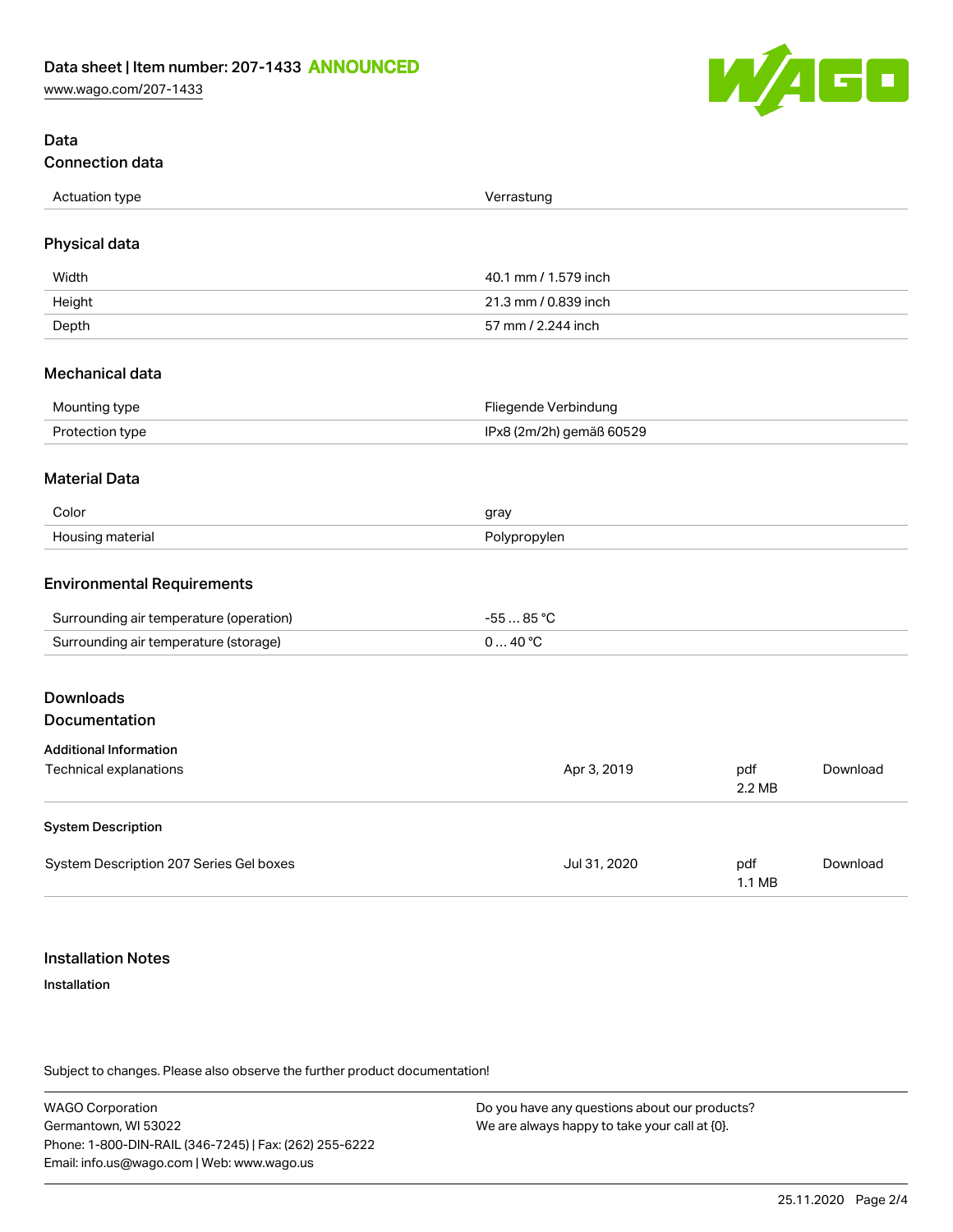# Data sheet | Item number: 207-1433 ANNOUNCED

[www.wago.com/207-1433](http://www.wago.com/207-1433)







Verdrahtete Klemme in die Gelbox einlegen. Verdrahtete Klemme in die Gelbox einlegen. Gelbox öffnen.







Gelbox schließen. Verrastung sicher verschließen.



Wiederzugänglich:

- Gelbox öffnen П
- Gel entfernen **The Second Service**
- $\blacksquare$ Umverdrahten mit neuen Komponenten



Lift the flap and pull the cover perforation Press in the perforation on the sides. Tear off the cover from the perforation. forward.





Subject to changes. Please also observe the further product documentation!

WAGO Corporation Germantown, WI 53022 Phone: 1-800-DIN-RAIL (346-7245) | Fax: (262) 255-6222 Email: info.us@wago.com | Web: www.wago.us